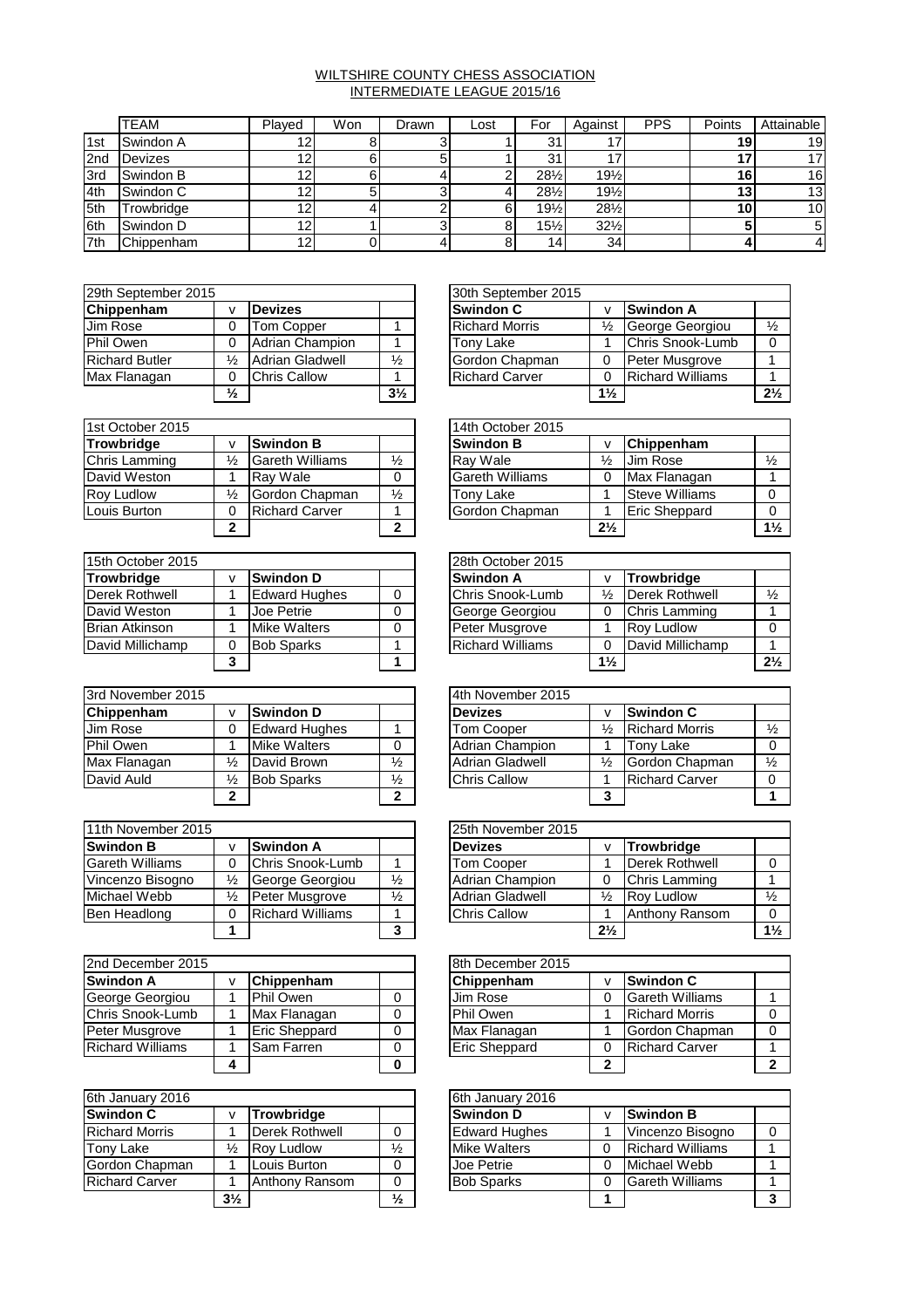| 20th January 2016    |                       |   | 20th January 2016      |          |  |
|----------------------|-----------------------|---|------------------------|----------|--|
| <b>Swindon D</b>     | <b>Swindon C</b>      |   | <b>Devizes</b>         | v        |  |
| <b>Edward Hughes</b> | Ben Headlong          |   | Adrian Champion        | 1        |  |
| Joe Petrie           | <b>Richard Morris</b> |   | <b>Tom Cooper</b>      | 0        |  |
| <b>Mike Walters</b>  | Tony Lake             |   | <b>Adrian Gladwell</b> | $\Omega$ |  |
| David Brown          | Gordon Chapman        |   | <b>Chris Callow</b>    | 1        |  |
|                      |                       | 3 |                        | 2        |  |

| 27th January 2016      |                |              |               | 27th January 2016      |                      |  |
|------------------------|----------------|--------------|---------------|------------------------|----------------------|--|
| <b>Devizes</b>         |                | Chippenham   |               | <b>Swindon B</b>       | v                    |  |
| <b>Adrian Champion</b> | ⅓              | Jim Rose     | $\frac{1}{2}$ | <b>Gareth Williams</b> | $\frac{1}{2}$        |  |
| Tom Cooper             |                | Phil Owen    |               | Vincenzo Bisogno       | $\frac{1}{2}$        |  |
| <b>Chris Callow</b>    |                | Max Flanagan |               | Tony Lake              | 1                    |  |
| <b>Adrian Gladwell</b> |                | David Auld   |               | Ben Headlong           | $\blacktriangleleft$ |  |
|                        | $3\frac{1}{2}$ |              | $\frac{1}{2}$ |                        | -3                   |  |

| 3rd February 2016     |   |                        |               | 4th February 2016 |               |  |
|-----------------------|---|------------------------|---------------|-------------------|---------------|--|
| <b>Swindon C</b>      |   | <b>Swindon B</b>       |               | Trowbridge        | v             |  |
| Tony Lake             | ⅓ | <b>Gareth Williams</b> | $\frac{1}{2}$ | Derek Rothwell    |               |  |
| <b>Richard Morris</b> |   | Vincenzo Bisogno       |               | David Weston      | $\frac{1}{2}$ |  |
| <b>Richard Carver</b> | ⅓ | Michael Webb           | $\frac{1}{2}$ | <b>Rov Ludlow</b> | $\frac{1}{2}$ |  |
| Gordon Chapman        |   | Ben Headlong           |               | Louis Burton      | 1             |  |
|                       |   |                        | າ             |                   | 3             |  |

| 16th February 2016             |   |                        |               | 17th February 2016    |               |                        |  |
|--------------------------------|---|------------------------|---------------|-----------------------|---------------|------------------------|--|
| Chippenham<br><b>Swindon B</b> |   |                        |               | <b>Swindon D</b>      |               | <b>Devizes</b>         |  |
| Jim Rose                       | ⅓ | <b>Gareth Williams</b> | $\frac{1}{2}$ | <b>Edward Hughes</b>  |               | <b>Adrian Champion</b> |  |
| Phil Owen                      | ℅ | Tony Lake              | $\frac{1}{2}$ | Joe Petrie            | $\frac{1}{2}$ | <b>Tom Cooper</b>      |  |
| Max Flanagan                   |   | Ben Headlong           |               | <b>Arthur Copping</b> |               | <b>Chris Callow</b>    |  |
| David Auld                     |   | <b>Richard Carver</b>  |               | <b>Mike Walters</b>   | ⅓             | <b>Adrian Gladwell</b> |  |
|                                |   |                        |               |                       | ◠             |                        |  |

| 23rd February 2016  |               |                       |               | 24th February 2016     |               |                        |  |
|---------------------|---------------|-----------------------|---------------|------------------------|---------------|------------------------|--|
| Chippenham          |               | <b>Trowbridge</b>     |               | <b>Swindon B</b>       |               | <b>Devizes</b>         |  |
| <b>Jim Rose</b>     |               | <b>Rov Ludlow</b>     |               | <b>Edward Hughes</b>   | $\frac{1}{2}$ | Adrian Champion        |  |
| Phil Owen           | ⅓             | <b>Brian Atkinson</b> | $\frac{1}{2}$ | Ben Headlong           | $\frac{1}{2}$ | <b>Tom Copper</b>      |  |
| Max Flanagan        | $\frac{1}{2}$ | Louis Burton          | $\frac{1}{2}$ | Vincenzo Bisogno       | ⅓             | <b>Chris Callow</b>    |  |
| <b>Hilary Light</b> |               | David Millichamp      |               | <b>Gareth Williams</b> | $\frac{1}{2}$ | <b>Adrian Gladwell</b> |  |
|                     | ◠             |                       | ີ             |                        | ◠             |                        |  |

| 24th February 2016      |                |                       |                | 9th March 2016 |                      |                |                        |  |
|-------------------------|----------------|-----------------------|----------------|----------------|----------------------|----------------|------------------------|--|
| <b>Swindon A</b>        |                | <b>Swindon C</b>      |                |                | <b>Swindon A</b>     | ν              | Swindon B              |  |
| Chris Snook-Lumb        |                | Tony Lake             |                |                | Chris Snook-Lumb     |                | <b>Gareth Williams</b> |  |
| George Georgiou         |                | <b>Richard Morris</b> | 0              |                | George Georgiou      | $\frac{1}{2}$  | Vincenzo Bisogno       |  |
| <b>Richard Williams</b> |                | <b>Richard Carver</b> | 0              |                | <b>Edward Hughes</b> | 0              | Ben Headlong           |  |
| Michael Webb            | $\frac{1}{2}$  | Gordon Chapman        | $\frac{1}{2}$  |                | Michael Webb         |                | <b>Richard Carver</b>  |  |
|                         | $2\frac{1}{2}$ |                       | $1\frac{1}{2}$ |                |                      | $2\frac{1}{2}$ |                        |  |

| 16th March 2016         |                       | 16th March 2016       |               |  |
|-------------------------|-----------------------|-----------------------|---------------|--|
| <b>Swindon A</b>        | <b>Swindon D</b>      | <b>Swindon C</b>      | v             |  |
| George Georgiou         | <b>Edward Hughes</b>  | Vincenzo Bisogno      | $\frac{1}{2}$ |  |
| <b>Richard Williams</b> | <b>Arthur Copping</b> | <b>Tony Lake</b>      | $\frac{1}{2}$ |  |
| <b>Gareth Willaims</b>  | <b>Mike Walters</b>   | <b>Richard Morris</b> | $\frac{1}{2}$ |  |
| Michael Webb            | Joe Petrie            | <b>Richard Carver</b> | $\frac{1}{2}$ |  |
|                         |                       |                       | 2             |  |

| 23rd March 2016        |                |                       |               | 23rd March 2016      |                |  |
|------------------------|----------------|-----------------------|---------------|----------------------|----------------|--|
| <b>Swindon B</b>       |                | <b>Swindon C</b>      |               | <b>Swindon D</b>     | v              |  |
| George Georgiou        |                | Tony Lake             |               | <b>Edward Hughes</b> | $\frac{1}{2}$  |  |
| Ben Headlong           |                | <b>Richard Morris</b> |               | <b>Mike Walters</b>  | $\Omega$       |  |
| <b>Gareth Williams</b> |                | <b>Richard Carver</b> |               | Joe Petrie           | $\mathbf 1$    |  |
| Arthur Copping         | ⅓              | Gordon Chapman        | $\frac{1}{2}$ | David Brown          | 1              |  |
|                        | $3\frac{1}{2}$ |                       | $\frac{1}{2}$ |                      | 2 <sup>1</sup> |  |

| 5th April 2016                 |   |                         | 7th April 2016 |                   |   |                        |
|--------------------------------|---|-------------------------|----------------|-------------------|---|------------------------|
| Chippenham<br><b>Swindon A</b> |   |                         |                | <b>Trowbridge</b> |   | <b>Devizes</b>         |
| <b>Jim Rose</b>                | ⅓ | George Georgiou         | $\frac{1}{2}$  | Derek Rothwell    |   | Adrian Champion        |
| Phil Owen                      | ⅓ | <b>Richard Williams</b> | $\frac{1}{2}$  | Chris Lamming     |   | <b>Tom Cooper</b>      |
| Max Flanagan                   |   | <b>Gareth Williams</b>  |                | Denzil Lobo       |   | <b>Chris Callow</b>    |
| David Auld                     |   | Michael Webb            |                | <b>Rov Ludlow</b> | ⅓ | <b>Adrian Gladwell</b> |

|   |                       |   | 20th January 2016      |   |                        |   |
|---|-----------------------|---|------------------------|---|------------------------|---|
| v | <b>Swindon C</b>      |   | <b>Devizes</b>         | v | <b>Swindon A</b>       |   |
| 0 | Ben Headlong          |   | Adrian Champion        |   | Chris Snook-Lumb       |   |
| 0 | <b>Richard Morris</b> |   | Tom Cooper             |   | George Georgiou        |   |
| 0 | Tony Lake             |   | <b>Adrian Gladwell</b> |   | Michael Webb           |   |
|   | Gordon Chapman        |   | <b>Chris Callow</b>    |   | <b>Gareth Williams</b> | 0 |
|   |                       | 3 |                        | າ |                        | っ |

|                |                 |               | 27th January 2016      |   |                       |               |
|----------------|-----------------|---------------|------------------------|---|-----------------------|---------------|
| $\mathsf{v}$   | Chippenham      |               | <b>Swindon B</b>       |   | <b>Trowbridge</b>     |               |
| $\frac{1}{2}$  | <b>Jim Rose</b> | $\frac{1}{2}$ | <b>Gareth Williams</b> | ⅓ | <b>Derek Rothwell</b> | $\frac{1}{2}$ |
|                | Phil Owen       |               | Vincenzo Bisogno       | ⅓ | <b>Rov Ludlow</b>     | $\frac{1}{2}$ |
|                | Max Flanagan    |               | Tonv Lake              |   | Louis Burton          |               |
|                | David Auld      |               | Ben Headlong           |   | <b>Brian Atkinson</b> |               |
| $3\frac{1}{2}$ |                 | $\frac{1}{2}$ |                        | 3 |                       |               |

|                |                        |               | 4th February 2016 |               |                      |               |
|----------------|------------------------|---------------|-------------------|---------------|----------------------|---------------|
| v              | <b>Swindon B</b>       |               | <b>Trowbridge</b> | ٧             | Chippenham           |               |
| $\frac{1}{2}$  | <b>Gareth Williams</b> | $\frac{1}{2}$ | Derek Rothwell    |               | Jim Rose             |               |
| 0              | Vincenzo Bisogno       |               | David Weston      | ⅓             | <b>Phil Owen</b>     | $\frac{1}{2}$ |
| $\frac{1}{2}$  | Michael Webb           | $\frac{1}{2}$ | <b>Rov Ludlow</b> | $\frac{1}{2}$ | Max Flanagan         | $\frac{1}{2}$ |
| 1              | Ben Headlong           | 0             | Louis Burton      |               | <b>Eric Sheppard</b> |               |
| $\overline{2}$ |                        | 2             |                   | 3             |                      |               |

|               |                        |               | 17th February 2016    |               |                        |               |
|---------------|------------------------|---------------|-----------------------|---------------|------------------------|---------------|
| v             | <b>Swindon B</b>       |               | <b>Swindon D</b>      |               | <b>Devizes</b>         |               |
| $\frac{1}{2}$ | <b>Gareth Williams</b> | $\frac{1}{2}$ | <b>Edward Hughes</b>  |               | <b>Adrian Champion</b> |               |
| $\frac{1}{2}$ | Tony Lake              | $\frac{1}{2}$ | Joe Petrie            | $\frac{1}{2}$ | <b>Tom Cooper</b>      | $\frac{1}{2}$ |
| 0             | Ben Headlong           |               | <b>Arthur Copping</b> |               | <b>Chris Callow</b>    |               |
| 0             | <b>Richard Carver</b>  |               | <b>Mike Walters</b>   | ⅓             | <b>Adrian Gladwell</b> | $\frac{1}{2}$ |
| 1             |                        | 3             |                       |               |                        |               |

|                |                       |               | 24th February 2016     |   |                        |               |
|----------------|-----------------------|---------------|------------------------|---|------------------------|---------------|
| v              | <b>Trowbridge</b>     |               | <b>Swindon B</b>       |   | <b>Devizes</b>         |               |
|                | <b>Rov Ludlow</b>     | 0             | <b>Edward Hughes</b>   | ⅓ | <b>Adrian Champion</b> | $\frac{1}{2}$ |
| ⅛              | <b>Brian Atkinson</b> | $\frac{1}{2}$ | Ben Headlong           | ⅓ | Tom Copper             | $\frac{1}{2}$ |
| ⅛              | Louis Burton          | $\frac{1}{2}$ | Vincenzo Bisogno       | ⅓ | <b>Chris Callow</b>    | $\frac{1}{2}$ |
| 0              | David Millichamp      |               | <b>Gareth Williams</b> | ⅛ | <b>Adrian Gladwell</b> | $\frac{1}{2}$ |
| $\overline{2}$ |                       | n             |                        | າ |                        |               |

|                |                       |                | 9th March 2016       |                |                        |                |
|----------------|-----------------------|----------------|----------------------|----------------|------------------------|----------------|
| $\mathbf v$    | <b>Swindon C</b>      |                | <b>Swindon A</b>     | ν              | <b>Swindon B</b>       |                |
| $\Omega$       | Tony Lake             |                | Chris Snook-Lumb     |                | <b>Gareth Williams</b> |                |
|                | <b>Richard Morris</b> |                | George Georgiou      | ⅓              | Vincenzo Bisogno       | $\frac{1}{2}$  |
|                | <b>Richard Carver</b> |                | <b>Edward Hughes</b> |                | Ben Headlong           |                |
| $\frac{1}{2}$  | Gordon Chapman        | $\frac{1}{2}$  | Michael Webb         |                | <b>Richard Carver</b>  |                |
| $2\frac{1}{2}$ |                       | $1\frac{1}{2}$ |                      | $2\frac{1}{2}$ |                        | $1\frac{1}{2}$ |

|   |                       | 16th March 2016       |   |                        |               |
|---|-----------------------|-----------------------|---|------------------------|---------------|
| v | <b>Swindon D</b>      | <b>Swindon C</b>      |   | <b>Devizes</b>         |               |
|   | <b>Edward Hughes</b>  | Vincenzo Bisogno      | ⅓ | <b>Adrian Champion</b> | $\frac{1}{2}$ |
| 0 | <b>Arthur Copping</b> | Tonv Lake             | ⅓ | <b>Tom Cooper</b>      | $\frac{1}{2}$ |
|   | <b>Mike Walters</b>   | <b>Richard Morris</b> | ⅓ | <b>Chris Callow</b>    | $\frac{1}{2}$ |
|   | Joe Petrie            | <b>Richard Carver</b> | ⅓ | <b>Adrian Gladwell</b> | $\frac{1}{2}$ |
| 3 |                       |                       | ∍ |                        |               |

|                |                       |               | 23rd March 2016      |                |                      |               |
|----------------|-----------------------|---------------|----------------------|----------------|----------------------|---------------|
| $\mathsf{v}$   | <b>Swindon C</b>      |               | <b>Swindon D</b>     | ν              | Chippenham           |               |
|                | Tonv Lake             |               | <b>Edward Hughes</b> | $\frac{1}{2}$  | Jim Rose             | $\frac{1}{2}$ |
|                | <b>Richard Morris</b> |               | <b>Mike Walters</b>  |                | Max Flanagan         |               |
|                | <b>Richard Carver</b> |               | Joe Petrie           |                | David Auld           |               |
| $\frac{1}{2}$  | Gordon Chapman        | $\frac{1}{2}$ | David Brown          |                | <b>Eric Sheppard</b> |               |
| $3\frac{1}{2}$ |                       | $\frac{1}{2}$ |                      | $2\frac{1}{2}$ |                      | 11/2          |

|   |                         |               | 7th April 2016        |   |                        |               |
|---|-------------------------|---------------|-----------------------|---|------------------------|---------------|
| v | <b>Swindon A</b>        |               | <b>Trowbridge</b>     |   | <b>Devizes</b>         |               |
| ⅓ | George Georgiou         | $\frac{1}{2}$ | <b>Derek Rothwell</b> |   | Adrian Champion        |               |
| ⅛ | <b>Richard Williams</b> | $\frac{1}{2}$ | Chris Lamming         |   | <b>Tom Cooper</b>      |               |
|   | <b>Gareth Williams</b>  |               | Denzil Lobo           |   | <b>Chris Callow</b>    |               |
| 0 | Michael Webb            |               | <b>Rov Ludlow</b>     | ⅓ | <b>Adrian Gladwell</b> | $\frac{1}{2}$ |